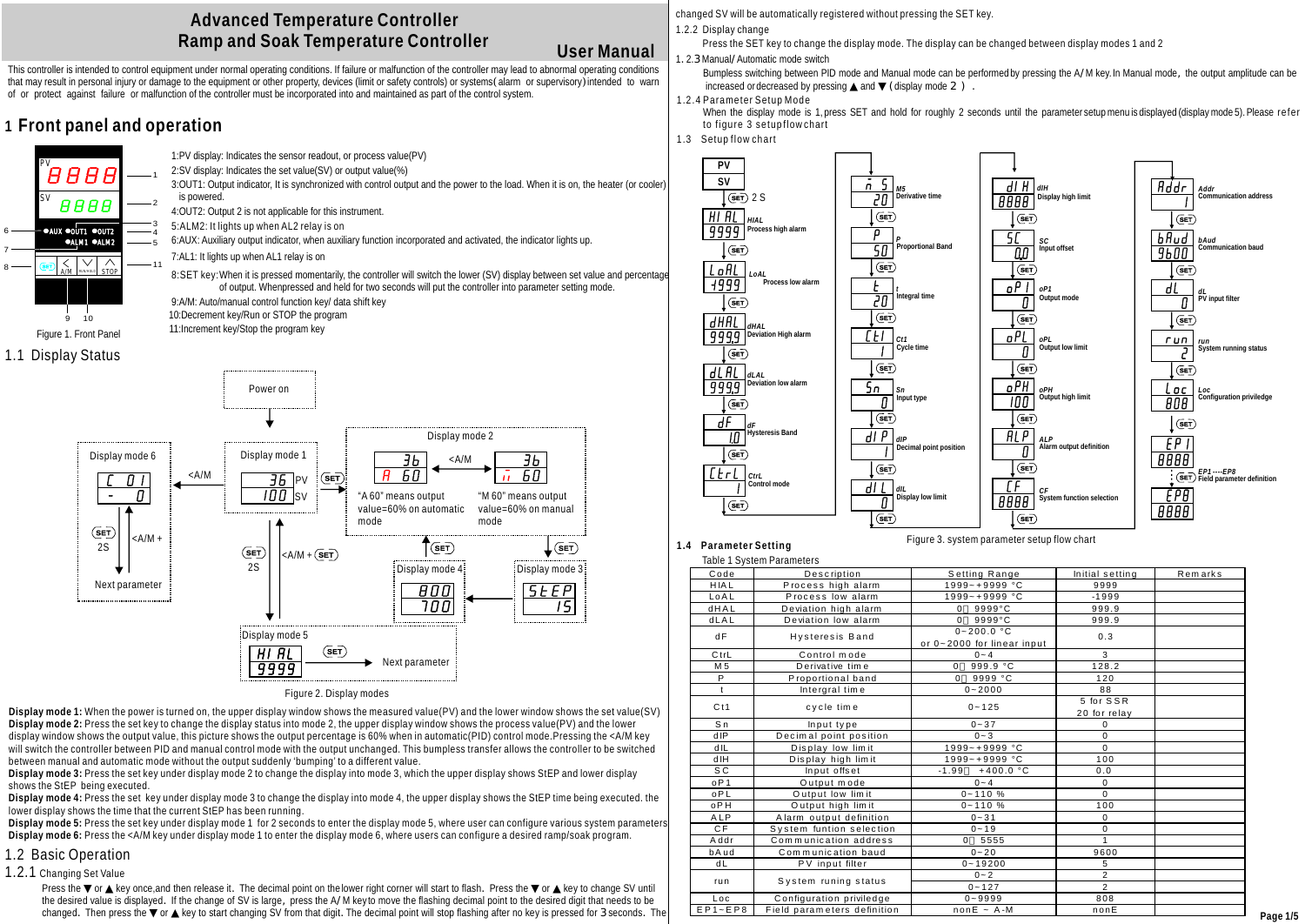### 1.4.1 Alarm parameters

 **This controller offers four types of alarm, "HIAL" "LoAL" "dHAL" "dLAL"**

- HIAL: High limit absolute alarm. If the process value is greater than the value specified as "HIAL+dF" (dF is the Hysteresis Band),then the alarm will turn on. It will turn off when the process value is less than "HIAL-dF".
- LoAL: Low limit absolute alarm. If the process value is less than the value specified as "LoAL-dF" then the alarm will turn on, and the alarm will turn off if the process value is greater than "LoAL+dF".
- dHAL: Deviation high alarm. If the temperature is above "SV+dHAL-dF" the alarm will turn on, and the alarm will turn off if the process value is less than "SV+dHAL-dF (we will discuss the role of dF in the later section)
- dLAL: Deviation low alarm. If the temperature is below "SV-dLAL-dF", the alarm will turn on, and the alarm will turn off if the temperature is greater than "SV-dLAL+dF"  **The things you should know about alarm**

### 1) Absolute alarm and deviation alarm

High (or low) limit absolute alarm is set by the specific temperatures that the alarm will be on. Deviation high (or low) alarm is set by how many degrees above (or below) the control target temperature (SV) that the alarm will be on.e.g. Assuming HIAL=1000  $\alpha$ , dHAL=5  $\alpha$ , SV=700  $\alpha$ , When the probe temperature (PV) is above 705, the deviation alarm will be on. When the temperature is above 1000 oC, the process high alarm will be on. Later, when SV changes to 600 oC, the deviation alarm will be changed to 605 but process high alarm will remain the same. Here the Hysteresis Band (dF) setting is ignored. Please see 1.5.2 for details.

 2)Alarm Suppression feature Sometimes, user may not want the low alarm to be turned on when starting the controller at a temperature below the low alarm setting. The Alarm Suppression feature will suppress the alarm from turning on when the controller is powered up (or SV changes). The alarms can only be activated after the PV has reached SV.

### 3) Activate the AL1 and AL2 by time instead of temperature

For the controllers with the ramp and soak function, AL1 and AL2 can be activated when the process reaches a specific time. This is discussed in the section 3.7 of "Supplementary Instruction Manual" for ramp/soak version".

### 1.4.2 Hysteresis Band "dF"

 The Hysteresis Band parameter dF is also referred as Dead Band, or Differential. It permits protection of the on/off control from high switching frequency caused by process input fluctuation. Hysteresis Band parameter is used for on/off control, 4-alarm control as well as the on/off control at auto tuning. For example: 1) When controller is set for on/off heating control mode,the output will turn off when temperature goes above SV+dF and on again when it drops to below SV-dF. 2) If the high alarm is set at 800  $\degree$  C and hysteresis is set for 2  $\degree$  C, the high alarm will be on at 802  $\degree$  C (ALM1+dF) and off at 798  $^{\circ}$  F (ALM1-dF). Please note that the cycle time can also affect the action. If the temperature passes the dF set point right after the start of a cycle, the controller will not respond to the dF set point until the next cycle. If cycle time is set to 20 seconds, the action can be delay as long as 20 seconds. Users can reduce the cycle time to avoid the delay.

### 1.4.3 Control mode "Ctrl"

Ctrl=0 On/off control. It works like a mechanical thermostat. It is suitable for devices that do not like to be switched at high frequency, such as motor and valves

Ctrl=1 Gets the controller ready to start the Auto tuning process by pressing the A/M key.

Ctrl=2 Start auto tuning. The function is the same as starting auto tuning from front panel.

 Ctrl=3 This configuration is automatically set after auto tuning is done. Auto tuning from the front panel is inhibited to prevent accidental re-starting of the auto tuning process. To start auto tuning again, set Ctrl=1 or Ctrl=2.

### 1.5 Control action explanations

## 1.5.1 PID

Please note that because this controller uses fuzzy logic enhanced PID control software, the definition of the control constants (P, I and d) are different than that of the traditional proportional, integral, and derivative parameters. In most cases the fuzzy logic enhanced PID control is very adaptive and may work well without changing the initial PID parameters. If not, users may need to use auto-tune function to let the controller determine the parameters automatically If the auto tuning results are not satisfactory, you can manually fine-tune the PID constants for improved performance. Or you can try to modify the initial PID values and perform auto tune again. Sometimes the controller will get the better parameters. The auto-tune can be started in two ways. 1) Set Ctrl=2. It will start automatically after 10 seconds. 2) Set Ctrl=1. Then you can start the auto-tune any time during the normal operation by pressing the A/M key. During auto tuning, the instrument executes on-off control. After 2-3 times on-off action, the microprocessor in the instrument will analyze the period, amplitude, waveform of the oscillation generated by the on-off control, and calculate the optimal control parameter value. The instrument begins to perform accurate artificial intelligence control after auto tuning is finished. If you want to exit from auto tuning mode, press and hold the (A/M) key for about 2 seconds until the blinking of "At" symbol is stopped in the lower display window. Generally, you will only need perform auto tuning once. After the auto tuning is finished. The instrument will set parameter "Ctrl"to 3, which will prevent the(A/M)key from triggering auto-tune.This will prevent an accidental repeat of the auto-tuning process.

# 1.5.2 On/off control mode

It is necessary for inductive loads such as motors, compressors, or solenoid valves that do not like to take pulsed power. It works like a mechanical thermostat. When the temperature passes the set point, the heater (or cooler) will be turned off. When the temperature drops back to below the hysteresis band (dF) the heater will turn on again. To use the On/off mode, set Ctrl=0. Then, set the Hy to the desired range based on control precision requirements. Smaller dF values result in tighter temperature control, but also cause the on/off action to occur more frequently.



### 1.5.3. Manual mode

 Manual mode allows the user to control the output as a percentage of the total heater power. It is like a dial on a stove. The output is independent of the temperature sensor reading. One application example is controlling the strength of boiling during beer brewing. You can use the manual mode to control the boiling so that it will not boil over to make a mess. The manual mode can be switched from PID mode but not from On/off mode. This controller offers a "bumpless" switch from the PID to manual mode. If the controller outputs 75% of power at PID mode, the controller will stay at 75% when it is switched to the manual mode, until it is adjusted manually. See Figure 2 for how to switch the display mode.

#### 1.6 Cycle time "t"

 It is the time period (in seconds) that the controller uses to calculate its output. e.g. When t=2, if the controller decides output should be 10%, the heater will be on 0.2 second and off 1.8 seconds for every 2 seconds. Smaller t values result in more precision control. For SSR output, it is set at 5 seconds or you can change to 2S. For relay or contractor output, it should be set longer to prevent contacts from wearing out too soon.Normally it is set to 20~ 40 seconds. Table 2. Code for Sn and its range.

|                | TABLE 2. COUP TO SHE AND RELEASE AND     |                             |
|----------------|------------------------------------------|-----------------------------|
| SN CODE        | <b>Input Device</b>                      | Display Range(Celcius)      |
| $\mathbf 0$    | K(Thermocouple)                          | $-50 - +1300$               |
| 1              | S(Thermoucouple)                         | $-50 - +1700$               |
| 3              | T(Thermocouple)                          | $-200-+350$                 |
| 4              | E(Thermocouple)                          | $O - + 800$                 |
| 5              | J(Thermocouple)                          | $0 - +1000$                 |
| 6              | B(Thermocouple)                          | $0 - +1800$                 |
| $\overline{7}$ | N(Thermocouple)                          | $0 - +1300$                 |
| 20             | Cu50                                     | $-50 - +150$                |
| 21             | Pt100                                    | $-200-+600$                 |
| 26             | $O - 8O$                                 |                             |
| 27             | $O - 400$                                |                             |
| 28             | $0 - 20mV$                               |                             |
| 29             | $0 - 100$ mV                             |                             |
| 30             | $0 - 60$ mV                              |                             |
| 31             | $0 - 1V$                                 | -1999~+9999 Defined by user |
| 32             | $0.2 - 1V$<br>4-20mA (w/ 50<br>Resistor) | $wt$ th dl L and dl H       |
| 33             | $1 - 5V$<br>4~20mA (w/ 250 Resistor)     |                             |
| 34             | $O - 5V$                                 |                             |
| 35             | $-20mA - +20mA$                          |                             |
| 36             | $-100mA - +100mA$                        |                             |
| 37             | $-5V - +5V$                              |                             |

### 1.7 Decimal point setting "dIP"

1) In case of thermocouple or RTD input, dP is used to define temperature display resolution.

 $dP=0$ , temperature display resolution is 1  $\mathrm{OC}$ 

 $dP=1$ , temperature display resolution is 0.1 oC. The temperature will be displayed at the resolution of 0.1 oC for input below 1000 oC and 1 oC for input over 1000 oC.

2) For linear input devices (voltage, current or resistance input, Sn=26-37)

| Table 3. dP parameter setting |
|-------------------------------|
|                               |

| dIP Value      |      |       |       |      |
|----------------|------|-------|-------|------|
| Display format | 0000 | 000.0 | 00.00 | 000. |

1.9 Limiting the control range, "dIL" and "dIH"

1) For temperature sensor input, the "dIL"and "dIH" values define the set value range. dIL is the low limit, and dIH is the high limit.

 e.g. Sometimes, you may want to limit the temperature setting range so that the operator can't set a very high temperature by accident. If you set the dIL=100 and dIH =130, operator will only be able to set the temperature between 100 and 130.

 2) For linear input devices, "dIL"and "dIH" are used to define the display span. e.g. If the input is 0-5V. dIL is the value to be displayed at 0V and dIH is the value at 5V.

1.10 Input offset "SC"

 SC is used to set an input offset to compensate the error produced by the sensor or input signal itself. For example, if the controller displays  $5^{\circ}$ C when probe is in ice/water mixture, setting SC=-5, will make the controller display 0 $^{\circ}$ C.

1.11 Output definition "oP1"

 This parameter is not used for this model. It should not be changed. 1.12 Output range limits "oPL" and "oPH"

 oPL and oPH allow you set the output range low and high limit. oPL is a useful feature for a system that needs to have a minimum amount of power as long as the controller is powered. e.g. If oPL=20, the controller will maintain a minimum of 20% power output even when input sensor failed.  $\overline{O}$  of H can be used when you have an overpowered heater to control a small subject. e.g. If you set the  $\overline{O}$ PH=50 **Page 2/5**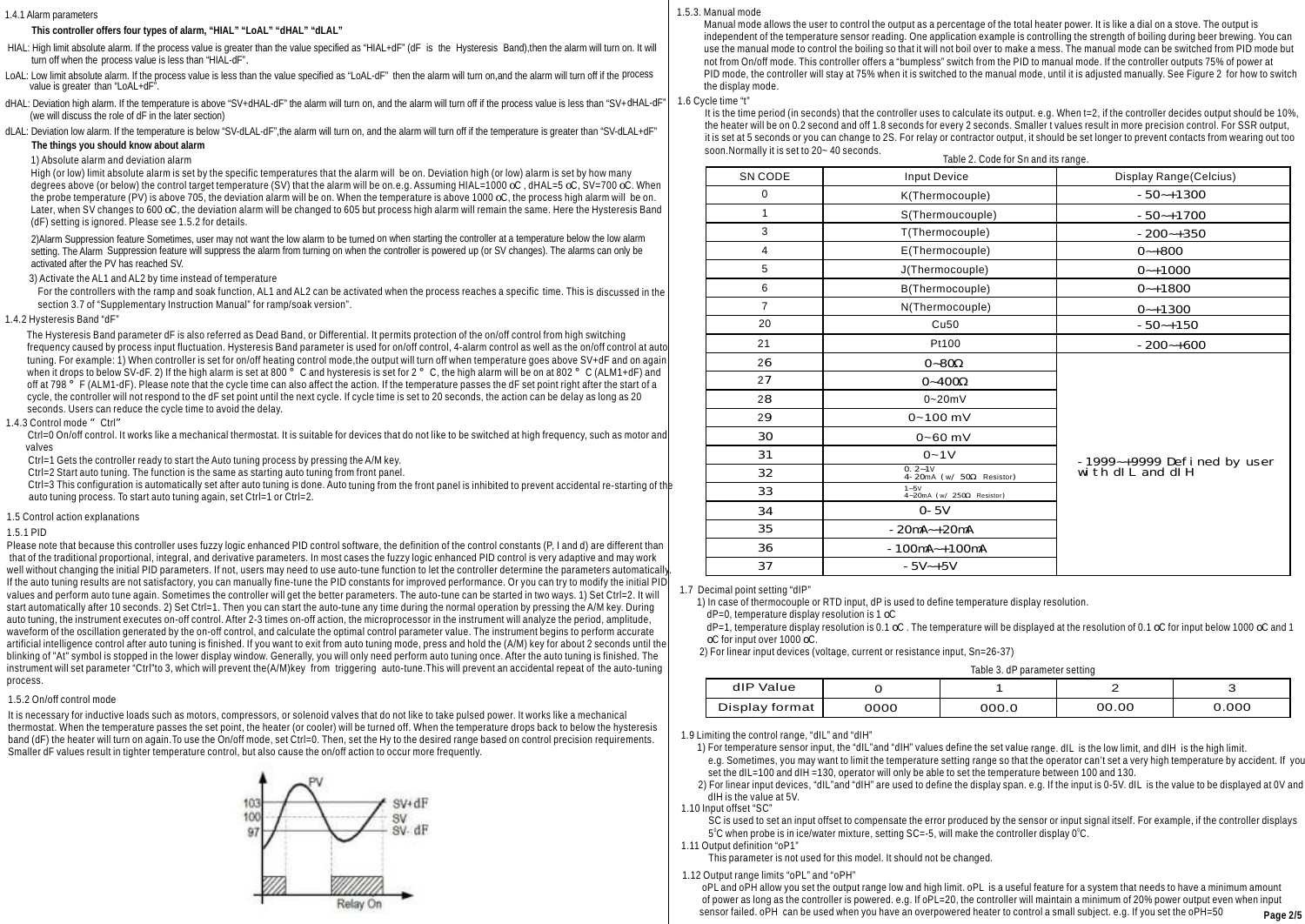|                                                                                                                                                                                                                                                                |               |                                                                                                                                                      |                                                                                                                                                            | 4. Setting the controller for cooling control.                                                                                                                                                                                                                                                                                                              |  |  |
|----------------------------------------------------------------------------------------------------------------------------------------------------------------------------------------------------------------------------------------------------------------|---------------|------------------------------------------------------------------------------------------------------------------------------------------------------|------------------------------------------------------------------------------------------------------------------------------------------------------------|-------------------------------------------------------------------------------------------------------------------------------------------------------------------------------------------------------------------------------------------------------------------------------------------------------------------------------------------------------------|--|--|
| e.g. If you set the oPH=50, the 5000 watt heater will be used as 2500W heater (50%) even when the PID wants to send 100% output<br>"ALP" ו13 Alarm output definition.                                                                                          |               |                                                                                                                                                      |                                                                                                                                                            | For cooling control, set $CF = 1$ , the initial setting is $CF = 0$ for heating control                                                                                                                                                                                                                                                                     |  |  |
| Parameter "ALP" may be configured in the range of 0 to 31. It is used to define which alarms ("HIAL" "LOAL" "dHAL" and "dLAL" is output to AL1 or                                                                                                              |               |                                                                                                                                                      |                                                                                                                                                            | 5. Setting target temperature 6V)<br>Press the or key once, and then release it. The decimal point on the lower right corner will start to flash. Press the<br>key<br>to change SV until the desired value is displayed. The decimal point will stop flashing after no key is pressed for 3seconds. You can press                                           |  |  |
| AL2. Its function is determined by the following formula                                                                                                                                                                                                       |               |                                                                                                                                                      |                                                                                                                                                            |                                                                                                                                                                                                                                                                                                                                                             |  |  |
| ALP=AX1+BX2+CX4+DX8+EX16<br>If A=0, then AL2 is activated when Process high alarm occurs; If A=1, then AL1 is activated when Process high alarm occurs;                                                                                                        |               |                                                                                                                                                      |                                                                                                                                                            | the A/M key to move the flashing decimal point to the desired digit that needs to change. Then press the<br>key to change SV<br>or                                                                                                                                                                                                                          |  |  |
| If $B=0$ , then AL2 is activated when Process low alarm occurs; If $B=1$ , then AL1 is activated when Process low alarm occurs;                                                                                                                                |               |                                                                                                                                                      |                                                                                                                                                            | starting from that digit.                                                                                                                                                                                                                                                                                                                                   |  |  |
|                                                                                                                                                                                                                                                                |               | If $C=0$ , then AL2 is activated when Deviation high alarm occurs; If $C=1$ , then AL1 is activated when Deviation high alarm occurs;                |                                                                                                                                                            | 6. Auto-tune                                                                                                                                                                                                                                                                                                                                                |  |  |
|                                                                                                                                                                                                                                                                |               | If D=0, then AL2 is activated when Deviation low alarm occurs; If D=1, then AL1 is activated when Deviation low alarm occurs;                        |                                                                                                                                                            | You can use the auto-tune function to determine the PID constants automatically. There are two ways to start auto-tuning:<br>1) Set Ctrl=2. It will start automatically after 10 seconds.                                                                                                                                                                   |  |  |
|                                                                                                                                                                                                                                                                |               | If E=0, then alarm types, such as "HIAL" and "LoAL" will be displayed alternatively in the lower display window when the alarms are on.              |                                                                                                                                                            | 2) Set Ctrl=1. Then during the normal operation, press the A/M key to start the auto-tune. The instrument will perform accurate artificial intelligence                                                                                                                                                                                                     |  |  |
|                                                                                                                                                                                                                                                                |               | This makes it easier to determine which alarms are on. If $E=1$ , the alarm will not be displayed in the lower display window (except for "orAL").   |                                                                                                                                                            | control after auto tuning is finished.                                                                                                                                                                                                                                                                                                                      |  |  |
| alarm occurs, trigger AL2 by a Process low alarm, Deviation high alarm, or Deviation low alarm, and not show the alarm type in the lower display                                                                                                               |               |                                                                                                                                                      | Generally this setting is used when the alarm output is used for control purposes. For example, in order to activate AL1 when a Process high               | 7.On/off mode                                                                                                                                                                                                                                                                                                                                               |  |  |
| window, set A=1, B=0, C=0, D=0, and E=1. Parameter "ALP" should be configured to: ALP=1X1+0X2+0X4+0X8+1X16=17 (this is the factory                                                                                                                             |               |                                                                                                                                                      |                                                                                                                                                            | Set Ctrl=0 to active the on/off control mode. Set the Hysteresis Band parameter dF to be a desired value.                                                                                                                                                                                                                                                   |  |  |
| default setting) Note: Unlike controllers that can be set to only one alarm type (either absolute or deviation but not both at same time), this controller                                                                                                     |               |                                                                                                                                                      |                                                                                                                                                            | 8. Error Message and trouble shooting                                                                                                                                                                                                                                                                                                                       |  |  |
| allows both alarm types to function simultaneously. If you only want one alarm type to function, set the other alarm type parameters to maximum or                                                                                                             |               |                                                                                                                                                      |                                                                                                                                                            | 8.1 Display orAL                                                                                                                                                                                                                                                                                                                                            |  |  |
| minimum (HIAL, dHAL and dLAL to 9999, LoAL to -1999) to stop its function.                                                                                                                                                                                     |               |                                                                                                                                                      |                                                                                                                                                            | This is an input error message. The possible reasons are: the sensor is not connected correctly; the input setting is wrong type; or the sensor is defective.                                                                                                                                                                                               |  |  |
| .14 System function selection "CF"                                                                                                                                                                                                                             |               |                                                                                                                                                      |                                                                                                                                                            | In this case, the instrument terminates its control function automatically, and the output value is fixed according to the parameter oPL. If this happens when using                                                                                                                                                                                        |  |  |
|                                                                                                                                                                                                                                                                |               | Parameter "CF" is used to set the heating or cooling, alarm suppression and power restriction function. Its value is determined by the following     |                                                                                                                                                            | thermocouple sensor, you can short terminal 10 and 11 with a copper wire. If the display shows ambient temperature, the thermocouple is defective.<br>If it still displays orAL, check the input setting, Sn, to make sure it is set to the right thermocouple type. If the Sn setting is correct, the controller is defective.                             |  |  |
| formula: CF=AX1+BX2+CX16                                                                                                                                                                                                                                       |               |                                                                                                                                                      |                                                                                                                                                            | For RTD sensors, check the input setting first because most controllers are shipped with the input set for thermocouples. Then check the wiring. The two                                                                                                                                                                                                    |  |  |
| A=0, reverse action control mode for heating control.                                                                                                                                                                                                          |               |                                                                                                                                                      |                                                                                                                                                            | red wires should be connected to terminals 10 and 11. The clear wire should be connected to terminal 9.                                                                                                                                                                                                                                                     |  |  |
| A=1, direct action control mode for cooling control.                                                                                                                                                                                                           |               |                                                                                                                                                      |                                                                                                                                                            | 8.2 No heating                                                                                                                                                                                                                                                                                                                                              |  |  |
| B=0, without alarm suppressing when turned on or when set point changes.                                                                                                                                                                                       |               |                                                                                                                                                      |                                                                                                                                                            | When the controller output is set for relay output, the "O U T" LED is synchronized with output relay. If heat is not output when it is supposed to, check the OUT                                                                                                                                                                                          |  |  |
| B=1, alarm suppressing at power up or set point changes.<br>C=0, without power restricted function                                                                                                                                                             |               |                                                                                                                                                      |                                                                                                                                                            | LED first. If it is not lit, the controller parameter settings are wrong. If it is on, check the external switching device (if the relay is pulled-in, or the SSR's red LED is<br>on). If the external switching device is on, then the problem is either the external switching device output, its wiring, or the heater. If the external switching device |  |  |
| C=1, with power restricted function                                                                                                                                                                                                                            |               |                                                                                                                                                      |                                                                                                                                                            | is not on, then the problem is either the controller output, or the external switch device.                                                                                                                                                                                                                                                                 |  |  |
|                                                                                                                                                                                                                                                                |               | The factory setting is A=0, B=0, C=0 (heating, without alarm suppression, without power restricted function, Therefore CF=0X1+0X2+0x16=0             |                                                                                                                                                            | 8.3 Poor Accuracy                                                                                                                                                                                                                                                                                                                                           |  |  |
| 15 Input digital filter "dL"                                                                                                                                                                                                                                   |               |                                                                                                                                                      |                                                                                                                                                            | Please make sure calibration is done by immersing the probe in liquid. Comparing the reference in air is not recommended because response time of                                                                                                                                                                                                           |  |  |
|                                                                                                                                                                                                                                                                |               | If measurement input fluctuates due to noise, then a digital filter can be used to smooth the input. "dL" may be configured in the range of 0 to 20. |                                                                                                                                                            | the sensor depends on its mass. Some of our sensors have response time>10minutes in the air. When the error is larger than 5C, the most common                                                                                                                                                                                                              |  |  |
| Stronger filtering increases the stability of the readout display, but causes more delay in the response to change in temperature. dL=0 disables the                                                                                                           |               |                                                                                                                                                      |                                                                                                                                                            | problem is an improper connection between the thermocouple and the controller. The thermocouple needs to be connected directly to the controller<br>unless a thermocouple connector and extension wire is used. Copper wire or a thermocouple extension wire with the wrong polarity connected on the                                                       |  |  |
| filter.                                                                                                                                                                                                                                                        |               |                                                                                                                                                      |                                                                                                                                                            | thermocouple will cause the reading to drift more than 5 C.                                                                                                                                                                                                                                                                                                 |  |  |
| 16 Manual and Automatic Mode Selection "run"                                                                                                                                                                                                                   |               |                                                                                                                                                      |                                                                                                                                                            | 8.4 On on/off mode                                                                                                                                                                                                                                                                                                                                          |  |  |
| Parameter run is for selecting automatic or manual control mode.<br>run=0, manual control mode                                                                                                                                                                 |               |                                                                                                                                                      |                                                                                                                                                            | Although hysteresis is set to 0.3, the unit is running 5 degrees above and below. If the dF is very small and temperature changes very quickly, users                                                                                                                                                                                                       |  |  |
| run=1, automatic control mode (either PID or On/off control)                                                                                                                                                                                                   |               |                                                                                                                                                      |                                                                                                                                                            | will need to consider the delay of the cycle time (the parameter t). For example, if cycle time is 20 seconds, when the temperature passes the SV+dF                                                                                                                                                                                                        |  |  |
| run=2, automatic control mode, in this state manual operation is prohibited                                                                                                                                                                                    |               |                                                                                                                                                      | after the beginning of a 20 seconds cycle, the relay will not act until the start of the next cycle 20 seconds later. Users may change the cycle time to a |                                                                                                                                                                                                                                                                                                                                                             |  |  |
| This parameter functions differently for controllers with the ramp/soak function (see supplemental manual for details).                                                                                                                                        |               |                                                                                                                                                      |                                                                                                                                                            | smaller value, such as 2 seconds, to get better precision control.                                                                                                                                                                                                                                                                                          |  |  |
| "17 Lock up the settings, field parameter "EP" and parameter "LocK".                                                                                                                                                                                           |               |                                                                                                                                                      |                                                                                                                                                            | <b>Supplementary Instruction Manual</b>                                                                                                                                                                                                                                                                                                                     |  |  |
|                                                                                                                                                                                                                                                                |               | To prevent the operator from changing the settings by accident, you can lock the parameter settings after initial setup. You can select which        |                                                                                                                                                            | For the Ramp/Soak option of Programmable Controller                                                                                                                                                                                                                                                                                                         |  |  |
| EP1-EP8. The field parameter can be set to any parameter listed in Table 2, except parameter EP itself. When LocK is set to 0, 1, 2, and so on,                                                                                                                |               | parameter can be viewed or changed by assigning one of the field parameters to it. Up to 8 parameters can be assigned into field parameter           |                                                                                                                                                            | Version 6.58                                                                                                                                                                                                                                                                                                                                                |  |  |
| only parameters or setting values of program defined in an EP can be displayed. This function can speed up parameter modification and prevent                                                                                                                  |               |                                                                                                                                                      |                                                                                                                                                            | This is a supplementary manual for the Ramp/Soak controller. It is only for operating the programmable steps (ramp and soak steps) functions. The main                                                                                                                                                                                                      |  |  |
| critical parameters (like input, output parameters) from being modified. If the number of field parameters is less than 8, then define the first unused                                                                                                        |               |                                                                                                                                                      |                                                                                                                                                            | manual for the Ramp/Soak is the same as the advanced temperature controller. It covers all the regular set up and operation instructions. The Ramp and                                                                                                                                                                                                      |  |  |
| parameter as none. For example, if only ALM1 and ALM2 need to be modified by field operators, the parameter EP can be set as following:                                                                                                                        |               |                                                                                                                                                      |                                                                                                                                                            | Soak series programmable controllers with the ramp/soak option are designed for applications where it is desirable to have the set point automatically                                                                                                                                                                                                      |  |  |
| LocK=0, EP1=HIAL, EP2=LoAL, EP3=nonE. In this case, the controller will ignore the field parameters from EP4 to EP8. If field parameters are not                                                                                                               |               |                                                                                                                                                      |                                                                                                                                                            | adjust itself over time.                                                                                                                                                                                                                                                                                                                                    |  |  |
| needed after the instrument is initially adjusted, simply set EP1 to nonE. Lock code 0, 1 and 2 will give the operator limited privileges to change some<br>of the parameters that can be viewed. Table 5 shows the privileges associated with each lock code. |               |                                                                                                                                                      |                                                                                                                                                            | 1. Features                                                                                                                                                                                                                                                                                                                                                 |  |  |
|                                                                                                                                                                                                                                                                |               |                                                                                                                                                      |                                                                                                                                                            | 50 steps of program control for ramping and soaking process. High flexibility in program and operation. It has programmable/maneuverable commands<br>such as jump (for loops), run, hold and stop. The program can even be modified while it is running. The program can also control the two relays that are                                               |  |  |
| Lock Value                                                                                                                                                                                                                                                     | SV adjustment | EP1-EP8 adjustment                                                                                                                                   | Other parameters                                                                                                                                           | used for alarms. This feature can be used to notify the operator of the stage of the operation, or to signal other equipment. The safety start and ready                                                                                                                                                                                                    |  |  |
| $\Omega$                                                                                                                                                                                                                                                       | yes           | yes                                                                                                                                                  | Locked                                                                                                                                                     | function may allows the program to run more efficiently, 6 power-off/power-on event handling (see 3.10) modes can be selected. This can prevent the                                                                                                                                                                                                         |  |  |
| $\mathbf{1}$                                                                                                                                                                                                                                                   | yes           | No                                                                                                                                                   | Locked                                                                                                                                                     | program control from being adversely affected by unexpected power interruptions.<br>2. Terms and Functions                                                                                                                                                                                                                                                  |  |  |
| $\overline{2}$                                                                                                                                                                                                                                                 | No            | yes                                                                                                                                                  | Locked                                                                                                                                                     | Program StEP: The value of the program StEP can range from 1 to 50. The current StEP is the program StEP being executed.                                                                                                                                                                                                                                    |  |  |
| 3 and UP                                                                                                                                                                                                                                                       | No            | <b>No</b>                                                                                                                                            | Locked                                                                                                                                                     | StEP temperature, CXX: The StEP temperature is the set temperature at the beginning of the step XX (where XX can be any value from 01 to 50).<br>StEP time, tXX: The StEP time is the ramping time from the current step temperature to the next step temperature. The unit is in minutes and the                                                           |  |  |
| 808                                                                                                                                                                                                                                                            |               |                                                                                                                                                      | Unlocked                                                                                                                                                   | available value range is from 1 to 9999.                                                                                                                                                                                                                                                                                                                    |  |  |
|                                                                                                                                                                                                                                                                |               |                                                                                                                                                      |                                                                                                                                                            | Running time: The running time is the time that the current StEP has been running. When the running time reaches the StEP time, the program will jump                                                                                                                                                                                                       |  |  |

# Quick Guide for Advanced Temperature Controller

1. Wiring

1) Power to the controller. Connect the 90-260VAC power to terminals 1 and 2.

2) Control output connection. Connect terminals 3 and 5 for SSR Drive output, 3 for negative and 5 for positive.

3) Sensor connection. For thermocouples, connect the positive wire to terminal 10, the negative to terminal 11.

 For a three-wire RTD with standard DIN color code, connect the two red wires to terminals 10 and 11, and connect the white wire to terminal 9. For a two-wire RTD, connect the wires to terminals 10 and 11, Then, jump a wire between terminals 9 and 10.

2. Set sensor type

Set Sn to 0 for a K type thermocouple (default), 5 for a J type thermocouple, and 21 for a Pt100 RTD.

3. Switching between automatic and manual mode

Set run=0 to active manual mode. Press the A/M key to switch between automatic and manual mode.

 **Running time**: The running time is the time that the current StEP has been running. When the running time reaches the StEP time,the program will jump to the next StEP automatically.

 **Jump**: The program can jump to any other steps in the range of 1 to 30 automatically as you programmed in the program StEP. It can also be used to perform cycle control. If StEP number is modified, the program will also jump. Furthermore if the program StEP reaches and finishes the 50th StEP, the program will jump back to the first StEP and run automatically.

 **Run**: When the program is in the "running"status, the timer counts down, and the set point value changes according to the preset ramp curve. **Hold**: When the program is in the "hold"status, the temperature is still controlled, but the timer is paused so the current set point remains.

 **Stop**: When the stop operation is activated, the program, timer, and output control will stop, and the running time and event output switch will reset. If the "run" operation is activated while the instrument is in the "stop"status, the program will start-up and run from the StEP 1.

 **Power interrupt**: It means the power has turned off or an unexpected power failure has occurred during running status. 6 handling modes are available to the user.

 **Event output**: Event output can be programmed in to the controller. It can trigger two alarm relays to make external equipment operate with interlock. **Safety start**: If the difference between the PV and SV is larger than the deviation alarm setting at the beginning of a step (or when powered up), the controller will adjust the PV until the alarm is turned off before the timer starts. See 3.10 for example.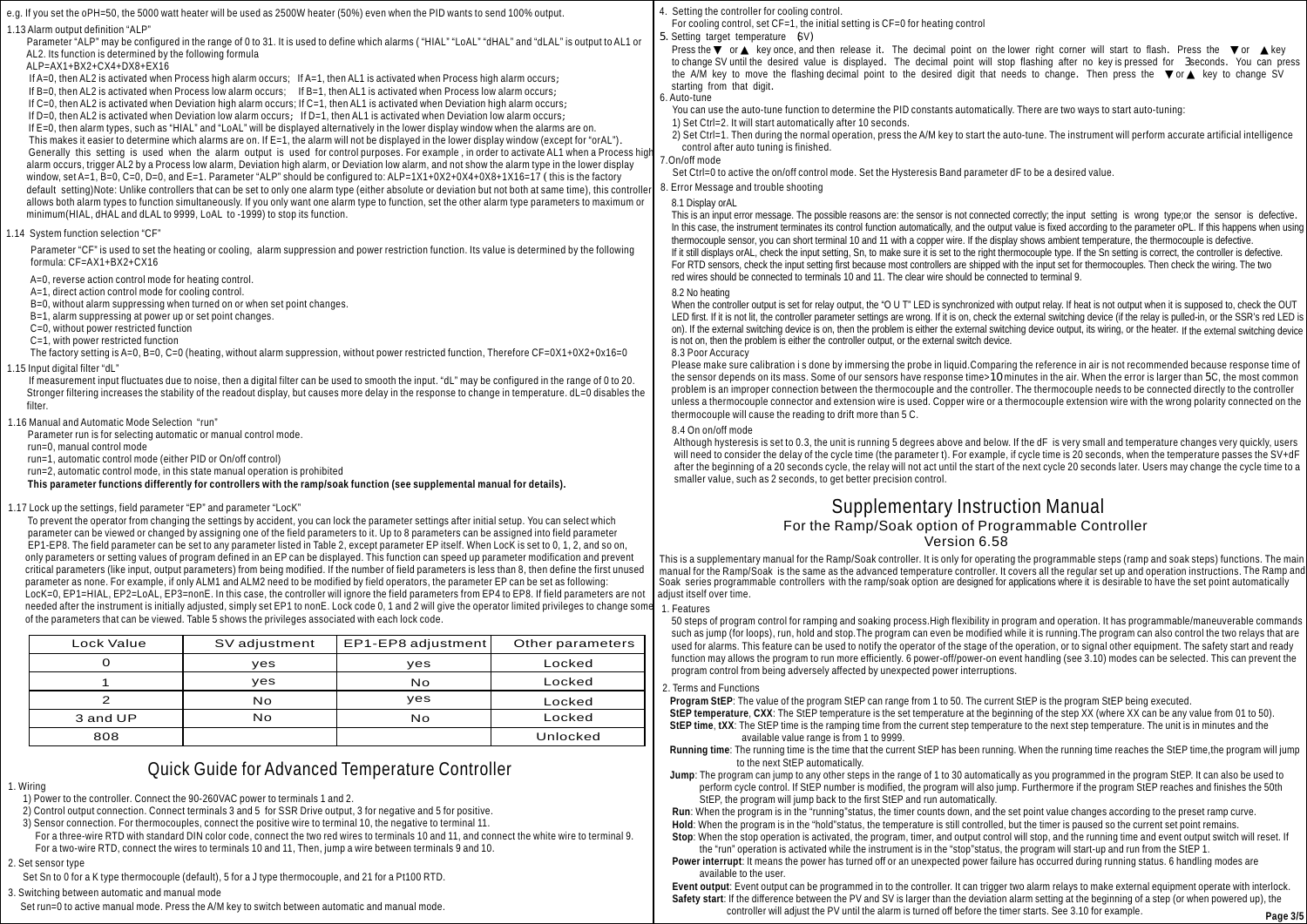### 3. Programming 3.1 Program Setup

Press the A/M key to bring the instrument into the program setup mode; the instrument will display the temperature set point of the current StEP (indicated by "C" in the upper display followed by the StEP number). Use theA/M key to choose which digit to edit (indicated by the flashing decimal point). After adjusting the temperature set point (–1999 to +9999), press theSET key once again, and the current StEP's ramping time will be displayed ( "t" in the upper display). In each program StEP, the temperature and the time is displayed in turn. Hold down the A/M key and press V to go back to the previous parameter. Hold A/M and press SET to exit program setup mode. Modifying program steps while a program is running is permitted. See section 4 for a programming example. Note: the above operation is inhibited if the program setup function is locked (refer to 3.11 for the introduction of the LocK parameter).

### 3.2 Program Ramp

 To program a ramp, you need to set the start temperature CXX, the end temperature CXX+1, and the time duration tXX. For example, at step 3, if you want the controller to take 60 minutes to ramp up from 200 to 300 degrees, set C03=200, C04=300, t03=60. Note: Unless the deviation alarms are set to a narrow range, the ramping time decides when the program is going to the next step. Once the ramping time is finished the current step, the controller will execute the next step regardless if the temperature reaches the target temperature. Therefore, the ramp speed should be always lower than the maximum speed that the oven can offer at the full power. In other words, the ramping time should be longer than the minimum time needed for oven to jump from C03 to C04 at full power. If the ramping time is shorter than that, the time programmed for the next step will not be fulfilled. When program a temperature ramps down, you need to consider the speed of natural cooling (or forced air cooling) for the same reason. If the maximum speed of the system is unknown or varies with environmental conditions, users should use the "safety start" function to ensure that the temperature and time during ramping and soaking are kept within a reasonable range required by the process. This is done by setting the deviation alarm close to the SV. At the beginning of a step, the timer will not start until PV is larger than SV-dLAL+dF and smaller than SV+dHAL-dF. e. g. Set dHAL=30, dLAL=20, dF=5 and SV=100. At the beginning of the step, if the temperature is below 85 (SV-dLAL+dF=85) degrees, or above 125 (SV+dHAL-dF=125)degrees,the controller will stop the timer to wait until the temperature is above than 85 degrees or below than 125 degrees before continuing. *Please note that the dF value should be smaller than both dHAL and dLAL, Otherwise the controller will not start the next steps.*

### 3.3 Program Soak

 The soak can be considered as a special case of ramping. It is a ramp with a zero degree slope. To program a soak, you need to set the start and the end temperature to be the same (CXX=CXX+1), e.g. At step 3, if you want the controller to soak the parts at 200 degrees for 60 minutes, set C03=C04=300, t03=60. Note: The StEP time is not how long the controller will stay at the set temperature for the current step. It is how long the controller will take from the current step temperature set point to the next step temperature set point. These two concepts are very different.

# 3.4 Program Hold

When the program reaches a StEP where the StEP time is set to zero, or when a jumping StEP transitions to another jumping StEP, the program will be set to "hold" status. You can also manually activate hold status by pressing the V key for about 2 seconds until "HoLd" appears in the lower display window.

## 3.5 Program Stop

 When the program reaches a StEP where the StEP time is set to -121, the controller will stop running. The StEP number is reset to 1, the event output is cleared,and the control output is turned off.You can also manually execute the stop operation by pressing and holding the Akey for roughly 2 seconds until the lower display window displays "StoP".

### 3.6 Run Program

In order to continue the program when the controller is in "hold" mode (or restart it from "stop"mode) lower window displays "run".When a program is running,

### 3.7 StEP Time/Command Parameter

When tXX is between 1 and 9999 (min), it is used to set the ramp and soak time. When it is set to zero or a negative number, it is used for executing other commands.

tXX=0 The instrument is put in hold mode on StEP number XX until manually released by the operator.

 tXX=-1 to -240 represents an operation command such as run, hold, stop,jump and event output. The number is calculated according to the equation tXX = -(A\*30+B). "B"is the number (ranging from 1 to 30) of the next step for the program to jump to and "A" is the event that is triggered: A=0 no effect (for jump function only)

```
A=1 switch on AL2
A=2 switch on AL1
A=3 switch on AL1 and AL2
```

```
A=4 Stop the instrument(B must be set to 1 when A=4)
```
 $A=5$  switch off AL<sub>2</sub>

A=6 switch off AL2

 $A=7$  switch off AL1 and AL2

Examples:

Jump from StEP4 to StEP5 and switch on AL2.

Time setup is: t04=-(1x30+5)=-35

Jump from StEP6 to StEP1 and switch off AL2.

Time setup is: t06=-(5x30+1)=-151

```
Stop program at StEP8
```
Time setup is: t08=-(4x30+1)=-121

The controller does not let a jump command jump to itself(for example: t06=-6) because the Hold status would never be released. 3.8 Displaying and modifying the running StEP number (StEP) of the program

 Sometimes it is convenient to jump directly to a particular StEP and execute from there. If the program is still in the middle of the 4th StEP, and you wish to finish it in advance and execute the 5th StEP -the StEP modification feature will meet your need. The Ramp and Ramp series controller can start the program from any one of its **3** steps. Press the SET key(briefly)to display the StEP number. Press the Λ, V keys to change it. The StEP number increases or decreases automatically as the program executes. If the StEP number is manually changed, the running time will be cleared to Cand the program will begin with the new StEP. If the StEP number is not changed, pressing the SET key will not affect the operation of the program.

### 3.9 Multiple Curves

 The flexible programming format of the Ramp & Soak controller can be used to store and recall multiple programmed curves. If a temperature curve doesn't require all 50 steps, the unused steps can be used to store another program. Several different curves can be stored and executed individually, as long as there are not more than 50 steps total (including necessary controls steps). For example, when a process curve only needs nine program

steps, it is possibleto store three such process curves in the instrument. Simply change the StEP number to initiate a different curve. Suppose 8 steps represent three groups of process parameters. They are separately arranged on StEP2-StEP9,StEP10-StEP17, StEP18-StEP25. The step time of step 1 can be set as follows to choose the desired program:

T01=-2 Execute the program of curve 1 (StEP2-StEP9)

- T01=-10 Execute the program of curve 2 (StEP10-StEP17)
- T01=-18 Execute the program of curve 3 (StEP18-StEP25)

You can also choose the curves by manually setting the value of StEP before the program starts. For example, if curve 2 is needed in the current process then set the value of StEP to 10.

## 3.10 Control Mode Parameter run

 The function of the run parameter is defined differently in the ramp and Soak controller than it is for the controller without the ramp/soak option. Its operation is determined according to the equation

### $run = AX1 + BX8$

Where "A" is used to select one of 4 power outage/startup event handing modes, and "B" is used to select Safety Start and PV preparation function **Power Outage/Startup Modes:**

 A=0: When the instrument is turned on, the program will simultaneously jump to 29th program segment and clear event output status. This mode is suitable for applications in which power failure is not allowed at any time. The user may do error handling in segment 29, such as switching on the event output to trigger an alarm.

A=1: If there is no deviation alarm at power up, the program will continue running from the original break point and the event output state remains. Otherwise, the program will jump to the 29th segment and clear event output status.

 A=2: After power is turned on, it will continue the program from the original break point, and the event output state will remain. This mode is suitable for the applications in which power failure does not affect production (default setting).

A=3: After power is turned on, controller goes to Stop status

A=4: After power is turned on, controller goes to Hold status, the controllers will goes to Stop status if the controller at Stop mode before power failure. **Safety Start and PV Preparation functions:**

B=0, without Safety Start and PV preparation function, Program is executed as planned. This mode guarantees constant running time of the program, but it can't guarantee the integrity of the whole curve.

B=1, with the function of Safety Start and without the function PV preparation

B=2, with the function of PV preparation and without the function of Safety Start

B=3, with the function of Safety Start and PV preparation

**About and PV Preparation Safety Start** 

**Safety Start Function**

At the first step of program, when the ambient temperature is differ from the C01(Set point of first step), the controller will automatically adjust the running time to make the expected set point the same as the current PV.

For example, in a system where the program configured from 25C to 625C within 600 minutes at the first step, but after the power on in the system, the process value is already at 100C which is higher than the original setpoint 25C for first step, in this case, the controller will automatically adjust the running time to 75 minutes and run the program. Please noted that Safety Start function only applicable for 1st step of a program **PV Preparation Function**

In a system where the ambient temperature is differ from the Set point of executed steps, the controller will adjust the PV to SV and maintain the integrity of the program.

For example, in a heating step from 100C to 600C, the system suffers power off when temperature at 125C. and when power comes back , the PV of the system is actually at 105C, the controller will automatically adjust the process value to 125C where the power failed point and without increase the running time of the system. after process value reaches 125C, the program goes on as planned before.

## 3.11 Privilege for parameter set LocK

| For ramp & soak controllers with ramp/soak option, the LocK has slightly different functions. The table 1 shows the privilege of each lock code. |  |  |
|--------------------------------------------------------------------------------------------------------------------------------------------------|--|--|
| Table 1. LocK parameter                                                                                                                          |  |  |

| LocK value           | EP1-8 Adjustment | Program Adjustment | Step selection<br>when running |
|----------------------|------------------|--------------------|--------------------------------|
| 0                    | Yes              | Yes                | Yes                            |
|                      | Yes              | No                 | Yes                            |
|                      | Yes              | No                 | No                             |
| 3 and UP             | No               | No                 | No                             |
| 808(default setting) | Yes              | Yes                | Yes                            |

## 4. Programming Example

 Programs in the Ramp & Soak controller have a uniform format of temperature-time-temperature. The temperature set point of the current step will linearly change to the set point of the next step over the time interval of the two steps. The first temperature set point should always be the ambient temperature at which the process starts to ramp up. DO NOT set the first temperature set point to the target temperature (see example 1 below) if you are not using the safety-start function. The time units are in minutes. Negative values of the time interval represent program commands. 4.1 Example 1

The following example holds the oven at 800 °C for 2 hours. In this example, it is assumed that the heater is able to heat the oven from 25 °C to 800 °C within 30 minutes. If the heater does not have this ability, the soak section can begin when the oven is below 800 °C after the 30 minutes ramping time is up. Please note that the value of C is the beginning temperature of the step. e.g. C01 is always the temperature at the beginning of the step 1. Usually C01 should be the ambient temperature, and t01 is the time from step1 to step2.

StEP1: C01=25, t01=30 Start linear temperature heating up from 25 ° C to 800 ° C, over a time period of 30 minutes (25.8 ° C /minute). StEP2:  $CO2 = 800$ , t02=120 Maintain  $800^\circ$  C for 120 minutes.

StEP3: C03=800, t03=-121 Stop the program and let the oven cool down.The equation used to get the command number is -(30 \* Command# + Next Step) =  $(30*4+1)$  =  $-121$ .

The temperature control block is shown below.